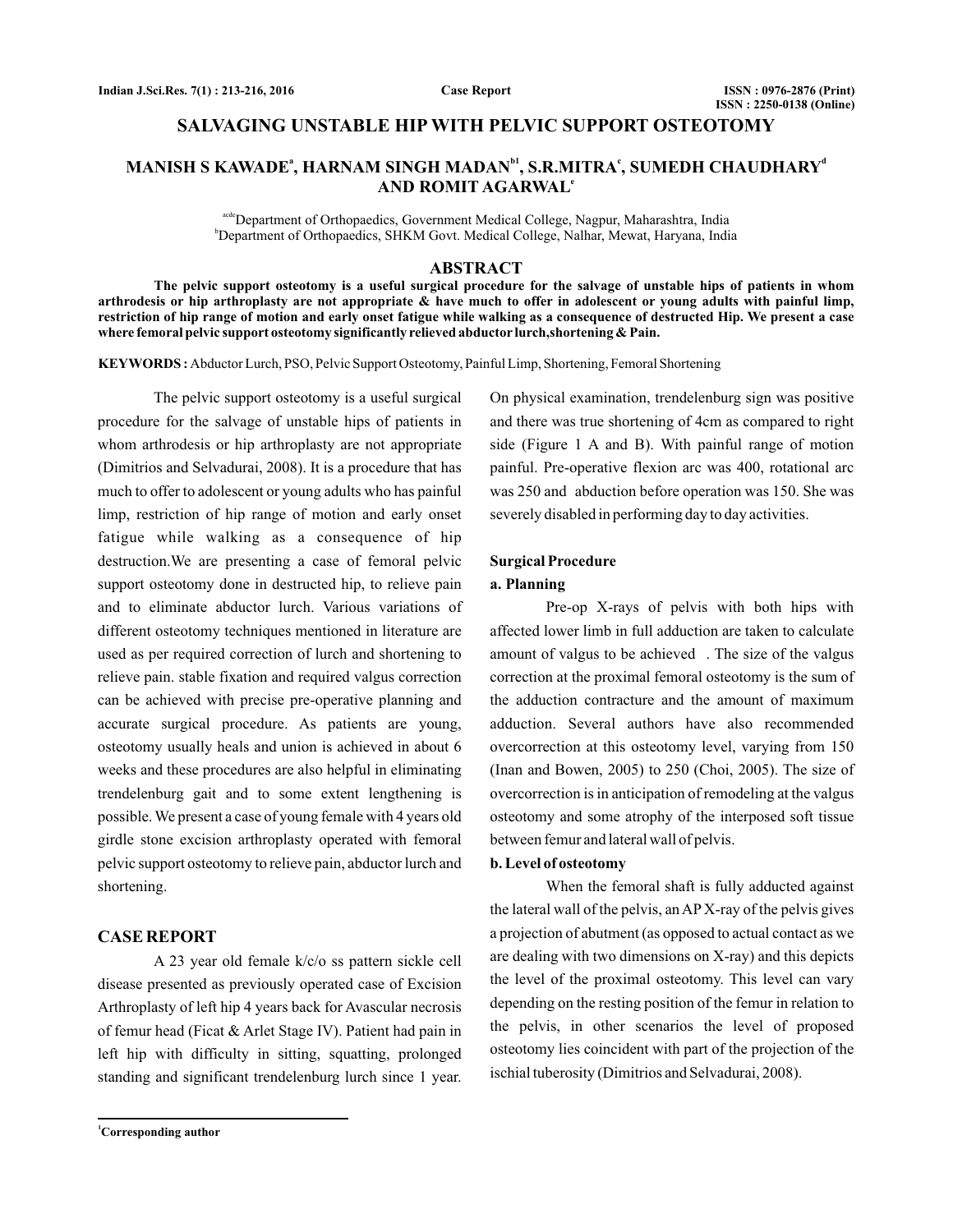

**Figure 1 A : Preoperative Radiograph Demarcating Level of Pelvic Support Osteotomy and Angle of Correction**



**Figure 1B : Radiograph Showing Full Adduction View of Pelvis**

Procedure is performed on fracture table in supine position through lateral approach to left proximal femur. Subperiosteal detachment of vastus lateralis muscle done and osteotomy site is marked at the level of ischial tuberosity which is approximately 8-10 cm distal to vastus



**Figure 2 : Intra Operative Picture Showing Osteotomy is Securely Fixed With 9 Holes Pre-Contoured (30 Valgus Angle) Non Locking Dynamic Compression 0 Plate (DCP) and Cortical Screws.**

ridge. Transverse osteotomy performed and distal fragment is medialised. Edge of proximal fragment engaged into distal fragment and approximately 300 of valgus correction done at osteotomy site is achieved. Osteotomy is securely fixed with 9 holes pre-contoured (300 valgus angle) dynamic compressive plate(DCP) and cortical screws (Figure 2). Re-attachment of vastus lateralis muscle over the plate done.

# **RESULT**

Postoperatively after 12 weeks of surgery Osteotomy healed completely (Figure 3 A and B) and patient's left lower limb was well aligned with the axis aligned under the medial wall of the acetabulum with complete pain relief (Figure 4). Trendelenburg gait was eliminated & her leg lengths were brought within an acceptable range with reduction of post-operative true shortening from 4cm to 1cm (Figure 5). Range of Motion of **c. Procedure** left hip was improved with flexion 80<sup>°</sup> and abduction 30<sup>°</sup>. Harris Hip Score had improved from 50 pts to 72 pts at 12 weeks follow-up. Recent studies support the findings of sufficient correction and stable fixation after proximal femoral osteotomy.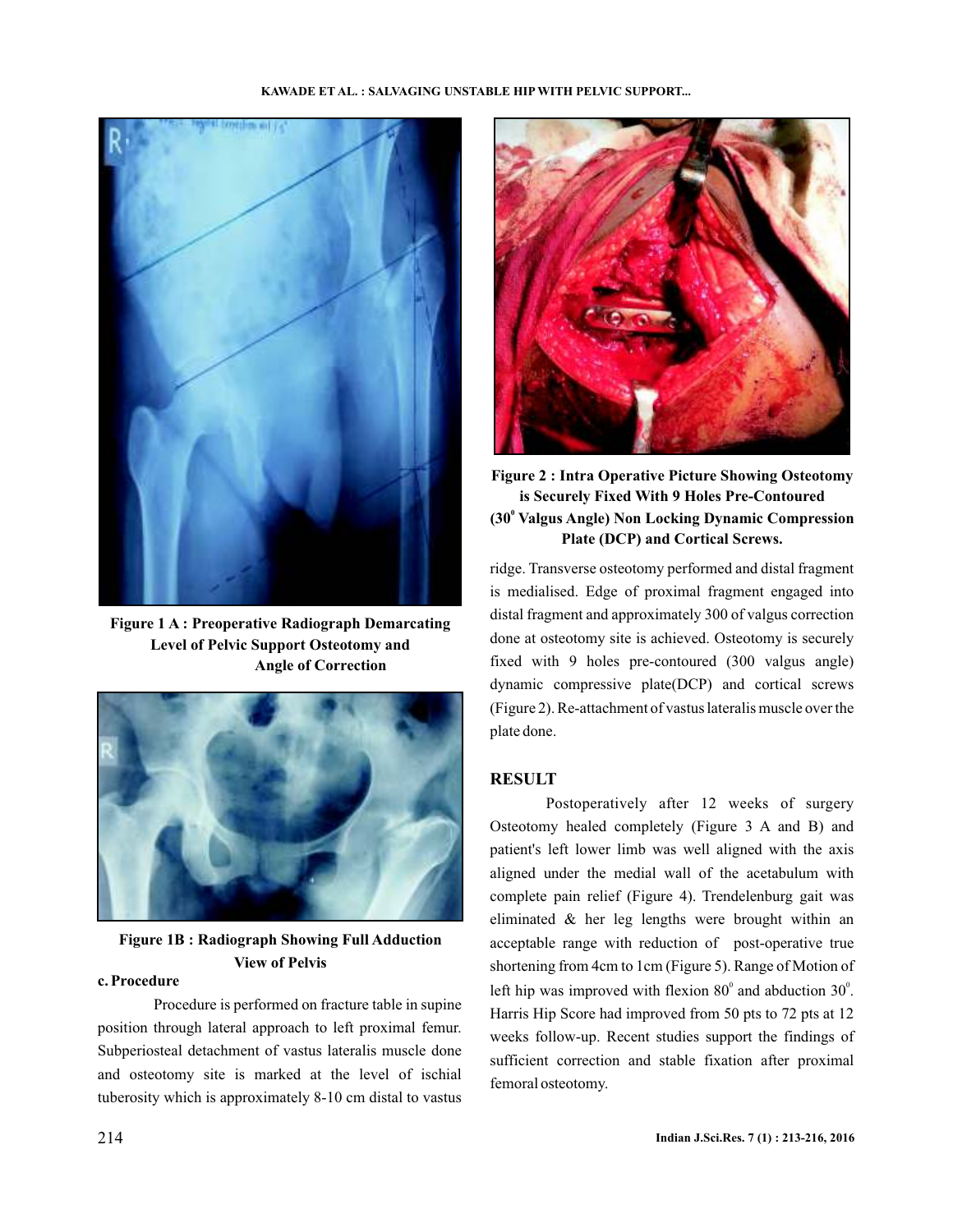### **KAWADE ET AL. : SALVAGING UNSTABLE HIP WITH PELVIC SUPPORT...**





**Figure 3A and 3B : Postoperative Radiograph After 12 Weeks of Surgery Showing Completely Healed Osteotomy**



**Figure 4 : Postoperative Radiograph Showing Patient's Left Lower Limb Axis Well Aligned Under the Medial Wall of the Acetabulum**



**Figure 5 : Clinical Picture Showing Reduction of Post-Operative True Shortening From 4 cm to Just 1 cm**

# **DISCUSSION**

The term pelvic support is attributed to Lance who, in 1936, used it in reference to subtrochanteric osteotomies for the treatment of congenital dislocation of the hip (Lance,1936).Variations of the procedure had been